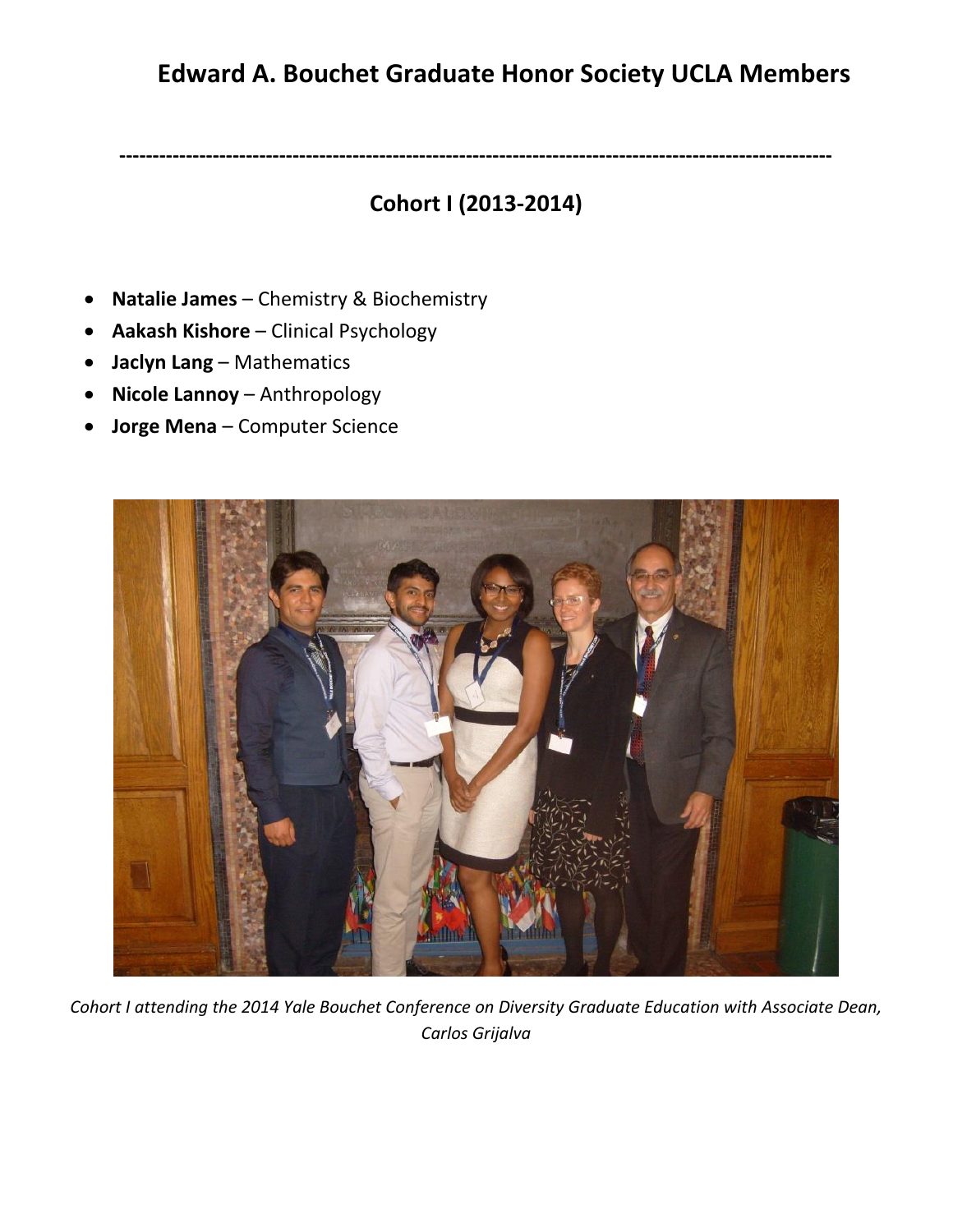## **Cohort II (2014-2015)**

- **Daisy Camacho** Psychology
- **Jessica Harris** History
- **Courtney Heldreth** Psychology
- **Steven Lopez** Chemistry & Biochemistry
- **Marlene Patino** Aerospace Engineering
- **Wendy Perez** Education
- **Crystal Valdez** Chemistry & Biochemistry
- **Safiyyah Ziyad** Molecular, Cell and Developmental Biology



*Cohort II attending the 2015 Yale Bouchet Conference on Diversity Graduate Education with Dean and Vice Provost Robin Garrell*